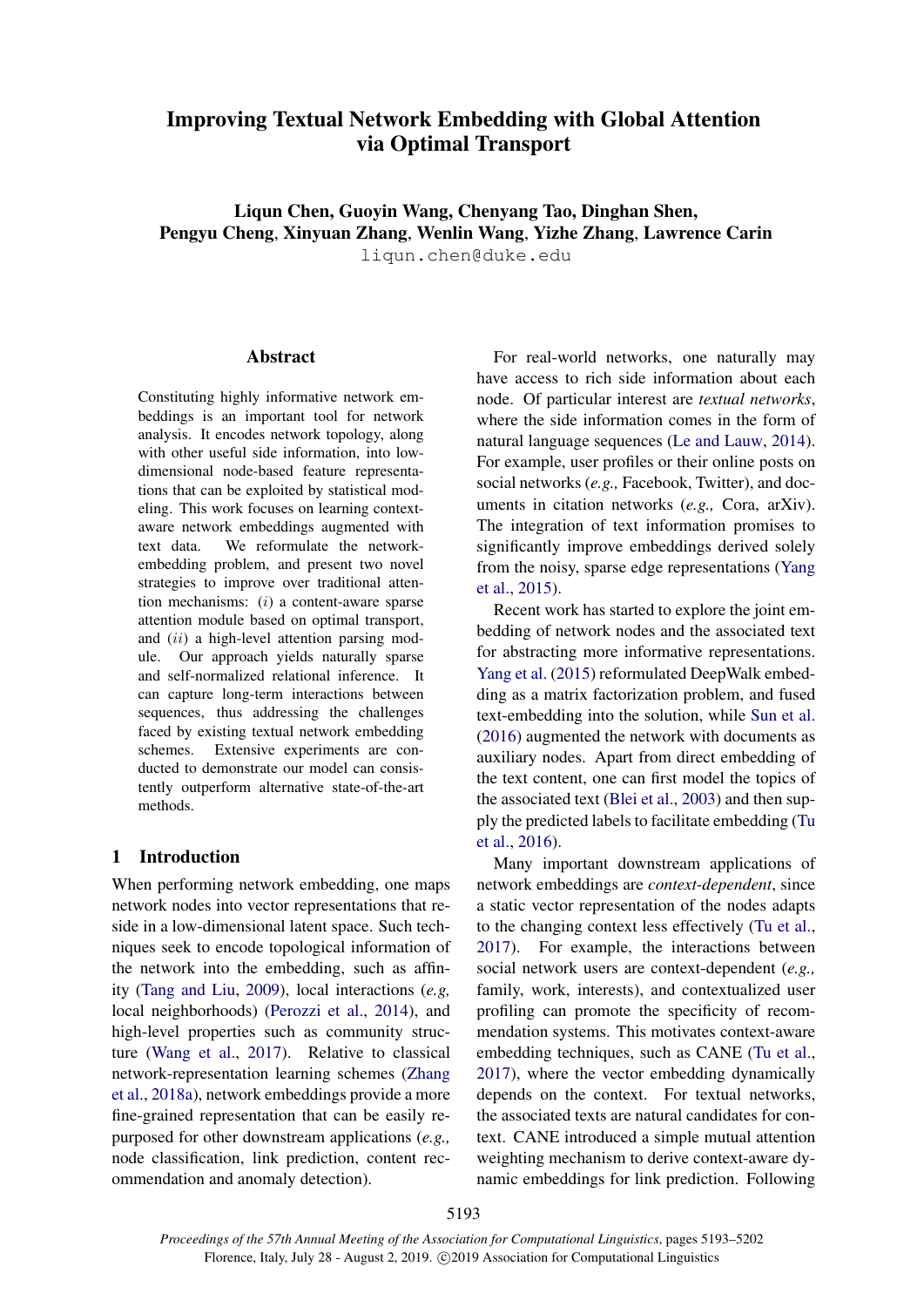the CANE setup, WANE [\(Shen et al.,](#page-9-7) [2018\)](#page-9-7) further improved the contextualized embedding, by considering fine-grained text alignment.

Despite the promising results reported thus far, we identify three major limitations of existing context-aware network embedding solutions. First, mutual (or cross) attentions are computed from pairwise similarities between local text embeddings (word/phrase matching), whereas global sequence-level modeling is known to be more favorable across a wide range of NLP tasks [\(Mac-](#page-8-3)[Cartney and Manning,](#page-8-3) [2009;](#page-8-3) [Liu et al.,](#page-8-4) [2018;](#page-8-4) [Malakasiotis and Androutsopoulos,](#page-8-5) [2007;](#page-8-5) [Guo](#page-8-6) [et al.,](#page-8-6) [2018\)](#page-8-6). Second, related to the above point, low-level affinity scores are directly used as mutual attention without considering any high-level parsing. Such an over-simplified operation denies desirable features, such as noise suppression and relational inference [\(Santoro et al.,](#page-9-8) [2017\)](#page-9-8), thereby compromising model performance. Third, mutual attention based on common similarity measures (*e.g.*, cosine similarity) typically yields dense attention matrices, while psychological and computational evidence suggests a sparse attention mechanism functions more effectively [\(Martins](#page-8-7) [and Astudillo,](#page-8-7) [2016;](#page-8-7) [Niculae and Blondel,](#page-8-8) [2017\)](#page-8-8). Thus such naive similarity-based approaches can be suboptimal, since they are more likely to incorporate irrelevant word/phrase matching.

This work represents an attempt to improve context-aware textual network embedding, by addressing the above issues. Our contributions include: (i) We present a principled and moregeneral formulation of the network embedding problem, under reproducing kernel Hilbert spaces (RKHS) learning; this formulation clarifies aspects of the existing literature and provides a flexible framework for future extensions.  $(ii)$  A novel global sequence-level matching scheme is proposed, based on optimal transport, which matches key concepts between text sequences in a sparse attentive manner. *(iii)* We develop a high-level attention-parsing mechanism that operates on top of low-level attention, which is capable of capturing long-term interactions and allows relational inference for better contextualization. We term our model *Global Attention Network Embedding* (GANE). To validate the effectiveness of GANE, we benchmarked our models against state-of-theart counterparts on multiple datasets. Our models consistently outperform competing methods.

## 2 Problem setup

We introduce basic notation and definitions used in this work.

**Textual networks.** Let  $\mathcal{G} = (\mathcal{V}, \mathcal{E}, \mathcal{T})$  be our textual network, where  $V$  is the set of nodes,  $\mathcal{E} \subset \mathcal{V} \times \mathcal{V}$  are the edges between the nodes, and  $\mathcal{T} = \{S_v\}_{v \in \mathcal{V}}$  are the text data associated with each node. We use  $S_v = [\omega_1, \cdots, \omega_{n_v}]$  to denote the token sequence associated with node  $v \in V$ , of length  $n_v = |S_v|$  where  $|\cdot|$  denotes the counting measure. To simplify subsequent discussion, we assume all tokens have been pre-embedded in a *p*-dimensional feature space. As such,  $S_v$  can be directly regarded as a  $\mathbb{R}^{p \times n_v}$  matrix tensor. We use  $\{u, v\}$  to index the nodes throughout the paper. We consider directed unsigned graphs, meaning that for each edge pair  $(u, v) \in \mathcal{E}$  there is a nonnegative weight  $w_{uv}$  associated with it, and  $w_{uv}$ does not necessarily equal  $w_{vu}$ .

Textual network embedding. The goal of textual network embedding is to identify a ddimensional embedding vector  $z_v \in \mathbb{R}^d$  for each node  $v \in V$ , which encodes network topology  $(\mathcal{E})$  via leveraging information from the associated text  $(T)$ . In mathematical terms, we want to learn an encoding (embedding) scheme  $\mathbf{Z}_\mathcal{G} \triangleq \{z_v =$  $Enc(v; \mathcal{G})\}_{v \in \mathcal{V}}$  and a probabilistic decoding model with likelihood  $p_{\theta}(E; \mathbf{Z})$ , where  $E \subseteq \mathcal{V} \times \mathcal{V}$  is a random network topology for node set  $\mathcal V$ , such that the likelihood for the observed topology  $p_{\theta}(\mathcal{E}|\mathbf{Z}_{G})$ is high. Note that for efficient coding schemes, the embedding dimension is much smaller than the network size (*i.e.*,  $d \ll |\mathcal{V}|$ ). In a more general setup, the decoding objective can be replaced with  $p_{\theta}(\mathcal{A}|\mathbf{Z})$ , where A denotes observed attributes of interest (*e.g.*, node label, community structure, *etc.*).

Context-aware embedding. One way to promote coding efficiency is to contextualize the embeddings. More specifically, the embeddings additionally depend on an exogenous context c. To distinguish it from the context-free embedding  $z_u$ , we denote the context-aware embedding as  $z_{u|c}$ , where  $c$  is the context. For textual networks, when the embedding objective is network topology reconstruction, a natural choice is to treat the text as context [\(Tu et al.,](#page-9-6) [2017\)](#page-9-6). In particular, when modeling the edge  $w_{uv}$ ,  $S_v$  and  $S_u$  are respectively treated as the context for context-aware embeddings  $z_{u|c}$  and  $z_{v|c}$ , which are then used in the prediction of edge likelihood.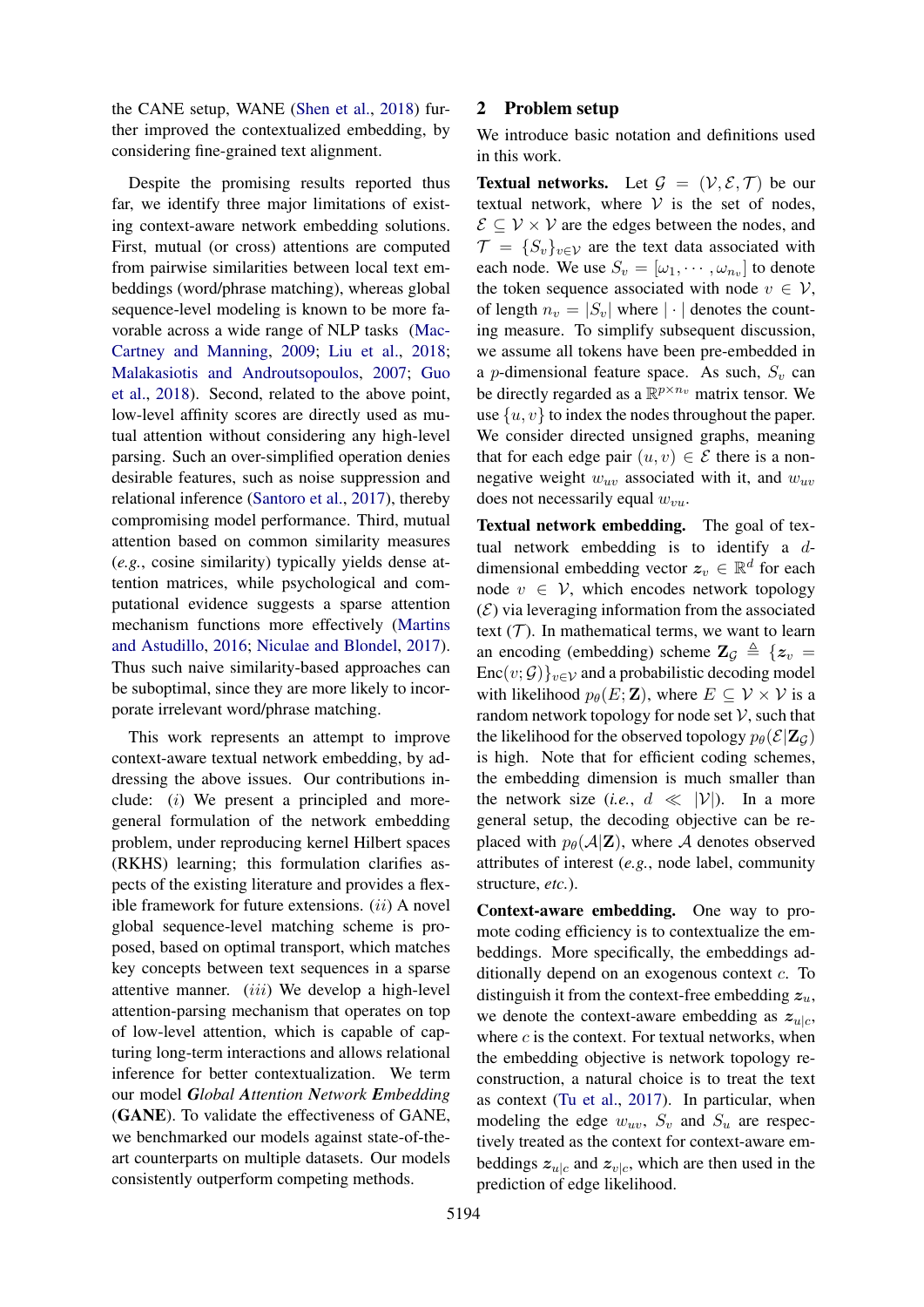Attention & text alignment. Much content can be contained in a single text sequence, and retrieving them with a fixed length feature vector can be challenging. A more flexible solution is to employ an attention mechanism, which only attends to content that is relevant to a specific query [\(Vaswani et al.,](#page-9-9) [2017\)](#page-9-9). Specifically, attention models leverage a gating mechanism to de-emphasize irrelevant parts in the input; this method pools information only from the useful text, which is also a fixed length vector but that only encodes information with respect to one specific content [\(Santos](#page-9-10) [et al.,](#page-9-10) [2016\)](#page-9-10). Popular choices of attention include normalized similarities in the feature space (*e.g.*, Softmax normalized cosine distances). For two text sequences, one can build a mutual attention by cross-relating the content from the respective text [\(Santoro et al.,](#page-9-8) [2017\)](#page-9-8). In text alignment, one further represents the content from one text sequence using the mutual attention based attentive-pooling on the other sequence [\(Shen et al.,](#page-9-7) [2018\)](#page-9-7).

Optimal transport (OT). Consider  $\mu$  $\{(x_i, \mu_i)\}_{i=1}^n$  and  $\nu = \{(y_j, \nu_j)\}_{j=1}^m$ , a set of locations and their associated nonnegative mass (we assume  $\sum_i \mu_i = \sum_j \nu_j = 1$ ). We call  $\pi \in \mathbb{R}_+^{n \times m}$  a valid transport plan if it properly redistributes mass from  $\mu$  to  $\nu$ , *i.e.*,  $\sum_i \pi_{ij} = \nu_j$ and  $\sum_j \pi_{ij} = \mu_i$ . In other words,  $\pi$  breaks mass at  $\{x_i\}$  into smaller parts and transports  $\pi_{ij}$  units of  $x_i$  to  $y_j$ . Given a cost function  $c(x, y)$  for transporting unit mass from  $x$  to  $y$ , discretized OT solves the following constrained optimization for an optimal transport plan  $\pi^*$  (Peyré et al., [2017\)](#page-9-11):

$$
\mathcal{D}_c(\boldsymbol{\mu}, \boldsymbol{\nu}) = \inf_{\pi \in \Pi(\boldsymbol{\mu}, \boldsymbol{\nu})} \left\{ \sum_{ij} \pi_{ij} c(\boldsymbol{x}_i, \boldsymbol{y}_j) \right\}, \quad (1)
$$

where  $\Pi(\mu, \nu)$  denotes the set of all viable transport plans. Note that  $c(x, y)$  is a distance metric on X, and  $D_c(\mu, \nu)$  induces a distance metric on the space of probability distributions supported on  $X$ , commonly known as the Wasserstein distance [\(Villani,](#page-9-12) [2008\)](#page-9-12). Popular choices of cost include Euclidean cost  $\|\boldsymbol{x}-\boldsymbol{y}\|_2^2$  for general probabilistic learning [\(Gulrajani et al.,](#page-8-9) [2017\)](#page-8-9) and cosine similarity cost  $cos(x, y)$  for natural language models [\(Chen et al.,](#page-8-10) [2018\)](#page-8-10). Computationally, OT plans are often approximated with Sinkhorn-type iterative schemes [\(Cuturi,](#page-8-11) [2013\)](#page-8-11). Algorithm [1](#page-2-0) summarizes a particular variant used in our study [\(Xie et al.,](#page-9-13) [2018\)](#page-9-13).

<span id="page-2-0"></span>Algorithm 1 Optimal transport solver (SolveOT)

1: **Input:** Sentence matrices  $\mathbf{S} = \{\mathbf{w}_i\}_{1}^{n}, \mathbf{S}' = \{\mathbf{w}'_j\}_{1}^{m}$ and generalized stepsize  $1/\beta$ ,  $\top$ 

2: 
$$
\sigma = \frac{1}{m} \mathbf{1}_m, \mathbf{T}^{(1)} = \mathbf{1}_n \mathbf{1}_m
$$

3: 
$$
\mathbf{C}_{ij} = c(\mathbf{z}_i, \mathbf{z}'_j), \mathbf{A}_{ij} = e^{-\frac{\mathbf{z}_{ij}}{\beta}}
$$

4: for  $t = 1, 2, 3...$  do

5:  $\mathbf{Q} = \mathbf{A} \odot \mathbf{T}^{(t)}$  //  $\odot$  is Hadamard product 6: **for**  $k = 1, \ldots K$  **do**  $\text{/}$   $K = 1$  in practice

7:  $\delta = \frac{1}{n\mathbf{Q}\boldsymbol{\sigma}}, \boldsymbol{\sigma} = \frac{1}{m\mathbf{Q}^\top\delta}$ 

8: end for

9: 
$$
\mathbf{T}^{(t+1)} = \text{diag}(\delta) \mathbf{Q} \text{diag}(\boldsymbol{\sigma})
$$

10: end for 11: Return T

## 3 Proposed Method

#### 3.1 Model framework overview

To capture both the topological information (network structure  $\mathcal{E}$ ) and the semantic information (text content  $T$ ) in the textual network embedding, we explicitly model two types of embeddings for each node  $v \in V$ : (*i*) the topological embedding  $z_u^t$ , and (*ii*) the semantic embedding  $z_u^s$ . The final embedding is constructed by concatenating the topological and semantic embeddings, *i.e.*,  $z_u = [z_u^t; z_u^s]$ . We consider the topological embedding  $z^t$  as a static property of the node, fixed regardless of the context. On the other hand, the semantic embedding  $z^s$  dynamically depends on the context, which is the focus of this study.

Motivated by the work of [\(Tu et al.,](#page-9-6) [2017\)](#page-9-6), we consider the following probabilistic objective to train the network embeddings:

$$
\ell(\Theta) = \mathbb{E}_{e \sim \mathcal{E}} \left\{ \ell(e; \Theta) \right\},\tag{2}
$$

where  $e = (u, v)$  represents sampled edges from the network and  $\Theta = \{Z, \theta\}$  is the collection of model parameters. The edge loss  $\ell(e; \Theta)$  is given by the cross entropy

<span id="page-2-1"></span>
$$
\ell(e_{uv}; \Theta) = -w_{uv} \log p_{\Theta}(u|v), \tag{3}
$$

where  $p_{\Theta}(u|v)$  denotes the conditional likelihood of observing a (weighted) link between nodes  $u$ and  $v$ , with the latter serving as the context. More specifically,

$$
p_{\Theta}(u|v) = \langle z_u, z_v \rangle - \log(Z), \tag{4}
$$

where  $Z = \sum_{u' \in \mathcal{V}} \exp(\langle z_{u'}, z_v \rangle)$  is the normalizing constant and  $\langle \cdot, \cdot \rangle$  is an inner product operation, to be defined momentarily. Note here we have suppressed the dependency on  $\Theta$  to simplify notation.

To capture both the topological and semantic information, along with their interactions, we propose to use the following decomposition for our inner product term: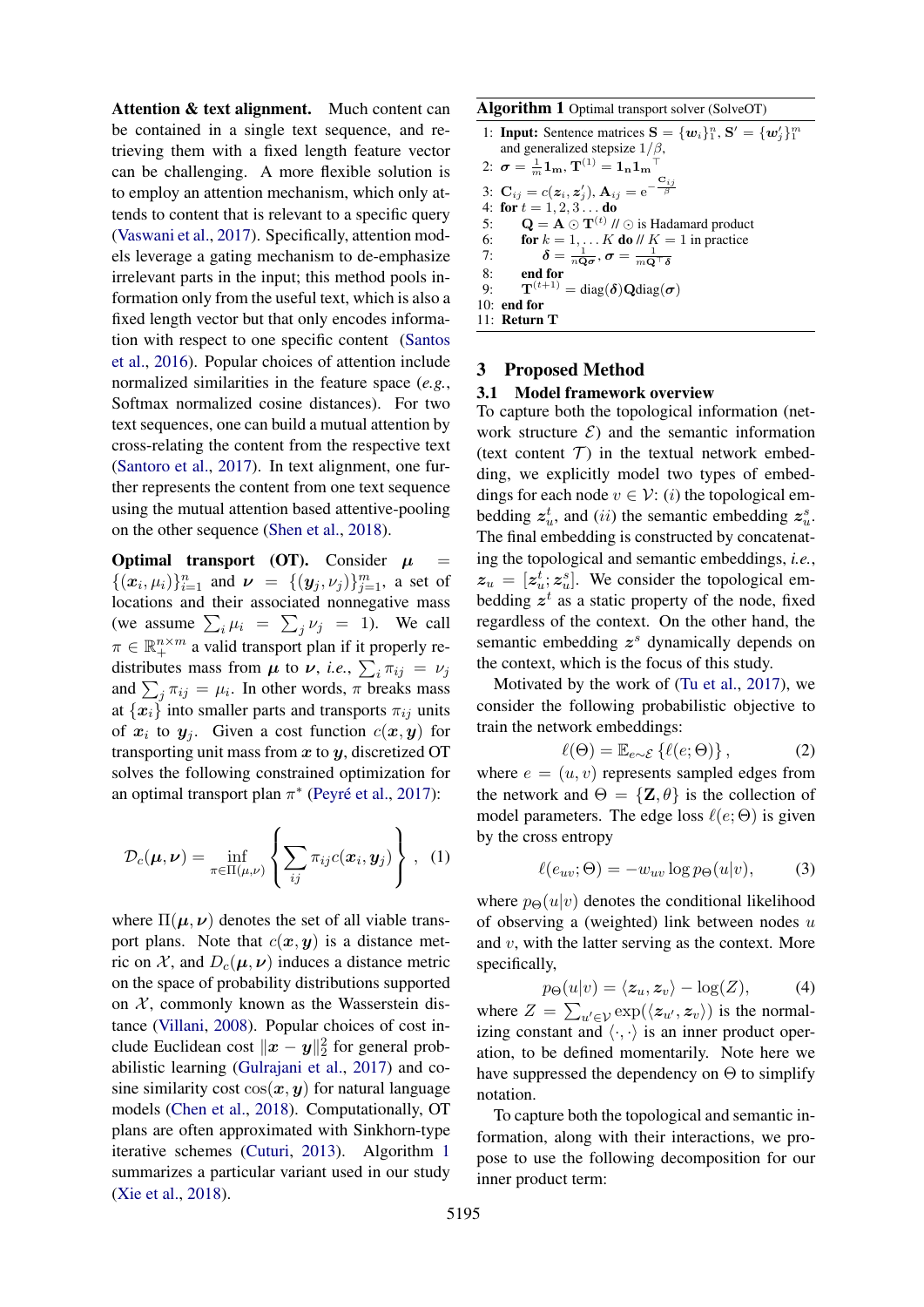$$
\langle z_u, z_v \rangle = \underbrace{\langle z_u^t, z_v^t \rangle_{tt}}_{\text{topology}} + \underbrace{\langle z_u^s, z_v^s \rangle_{ss}}_{\text{semantic}} + \underbrace{\langle z_u^t, z_v^s \rangle_{ts} + \langle z_u^s, z_v^t \rangle_{st}}_{\text{interaction}}
$$
(5)

Here we use  $\langle z_u^a, z_v^b \rangle_{ab}$ ,  $a, b \in \{s, t\}$  to denote the inner product evaluation between the two feature embeddings  $z_u^a$  and  $z_v^b$ , which can be defined by a semi-positive-definite kernel function  $\kappa_{ab}(z^a_u, z^b_v)$  [\(Alvarez et al.,](#page-8-12) [2012\)](#page-8-12), *e.g.*, Euclidean kernel, Gaussian RBF, IMQ kernel, *etc.* Note that for  $a \neq b$ ,  $z_u^a$  and  $z_v^b$  do not reside on the same feature space. As such, embeddings are first mapped to the same feature space for inner product evaluation. In this study, we use the Euclidean kernel

$$
\langle \boldsymbol{x}_1, \boldsymbol{x}_2 \rangle_\mathcal{X} = \boldsymbol{x}_1^T \boldsymbol{x}_2
$$

for inner product evaluation with  $x_1, x_2 \in \mathcal{X} \subseteq$  $\mathbb{R}^d$ , and linear mapping

$$
\langle \boldsymbol{x}, \boldsymbol{y} \rangle_{\mathcal{X} \mathcal{Y}} = \langle \boldsymbol{x}, \mathbf{A} \boldsymbol{y} \rangle_{\mathcal{X}}, \text{ where } \mathbf{A} \in \mathbb{R}^{d \times d'}
$$

for feature space realignment with  $x \in \mathcal{X} \subseteq$  $\mathbb{R}^d, y \in \mathcal{Y} \subseteq \mathbb{R}^{d'}$ . Here **A** is a trainable parameter, and throughout this paper we omit the bias terms in linear maps to avoid notational clutter.

Note that our solution differs from existing network-embedding models in that:  $(i)$  our objective is a principled likelihood loss, while prior works heuristically combine the losses of four different models [\(Tu et al.,](#page-9-6) [2017\)](#page-9-6), which may fail to capture the non-trivial interactions between the fixed and dynamic embeddings; and  $(ii)$  we present a formal derivation of network embedding in a reproducing kernel Hilbert space.

Negative sampling. Direct optimization of [\(3\)](#page-2-1) requires summing over all nodes in the network, which can be computationally infeasible for largescale networks. To alleviate this issue, we consider other more computationally efficient surrogate objectives. In particular, we adopt the negative sampling approach [\(Mikolov et al.,](#page-8-13) [2013\)](#page-8-13), which replaces the bottleneck Softmax with a more tractable approximation given by

$$
\log p(v|u) \approx \log \sigma(\langle z_u, z_v \rangle) +
$$
  

$$
\sum_{j=1}^K \mathbb{E}_{v_k \sim p_n}[\log \sigma(-\langle z_u, z_{v_k} \rangle)],
$$

where  $\sigma(x) = \frac{1}{1 + \exp(-x)}$  is the sigmoid function, and  $p_n(v)$  is a noise distribution over the nodes. Negative sampling can be considered as a special variant of noise contrastive estimation [\(Gut-](#page-8-14)mann and Hyvärinen, [2010\)](#page-8-14), which seeks to recover the ground-truth likelihood by contrasting



Figure 1: Schematic of the proposed mutual attention mechanism. In this setup, bag-of-words feature matchings are explicitly abstracted to infer the relationship between vertices.

data samples with noise samples, thereby bypassing the need to compute the normalizing constant. As the number of noise samples  $K$  goes to infinity, this approximation becomes  $exact<sup>1</sup>$  $exact<sup>1</sup>$  $exact<sup>1</sup>$  [\(Gold](#page-8-15)[berg and Levy,](#page-8-15) [2014\)](#page-8-15). Following the practice of [Mikolov et al.](#page-8-13) [\(2013\)](#page-8-13), we set our noise distribution to  $p_n(v) \propto d_v^{\frac{3}{4}}$ , where  $d_v$  denotes the out-degree of node v.

Context matching. We argue that a key to the context-aware network embedding is the design of an effective attention mechanism, which crossmatches the relevant content between the node's associated text and the context. Over-simplified dot-product attention limits the potential of existing textual network embedding schemes. In the following sections, we present two novel, efficient attention designs that fulfill the desiderata listed in our Introduction. Our discussion follows the setup used in CANE [\(Tu et al.,](#page-9-6) [2017\)](#page-9-6) and WANE [\(Shen](#page-9-7) [et al.,](#page-9-7) [2018\)](#page-9-7), where the text from the interacting node is used as the context. Generalization to other forms of context is straightforward.

## 3.2 Optimal-transport-based matching

We first consider reformulating content matching as an optimal transport problem, and then repurpose the transport plan as our attention score to aggregate context-dependent information. More specifically, we see a node's text and context as two (discrete) distributions over the content space. Related content will be matched in the sense that they yield a higher weight in the optimal transport plan  $\pi^*$ . The following two properties make the optimal transport plan more appealing for use as attention score.  $(i)$  Sparsity: when solved exactly,  $\pi^*$  is a sparse matrix with at most  $(2m - 1)$ non-zero elements, where  $m$  is the number of

<span id="page-3-0"></span><sup>&</sup>lt;sup>1</sup>This is a non-trivial result, for completeness we provide an intuitive justification in Supplementary Material.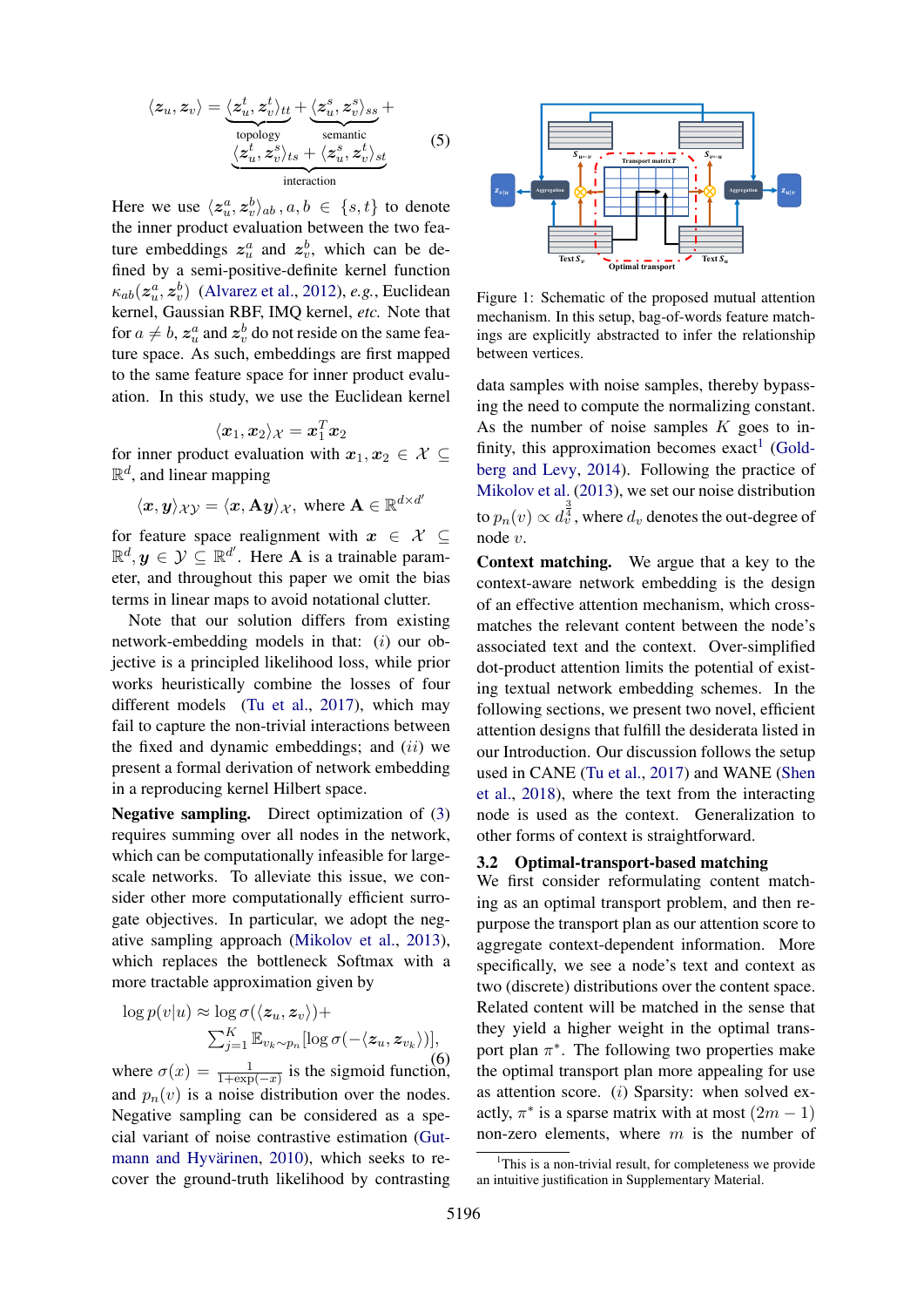contents [\(Brualdi et al.](#page-8-16) [\(1991\)](#page-8-16), §8.1.3); (ii) Selfnormalized: row-sum and column-sum equal the respective marginal distributions.

Implementation-wise, we first feed embedded text sequence  $S_u$  and context sequence  $S_v$  into our OT solver to compute the OT plan,

$$
\mathbf{T}_{uv} = \text{SolveOT}(S_u, S_v) \in \mathbb{R}^{n_u \times n_v}.
$$
 (7)

Note that here we treat pre-embedded sequence  $S_u$  as  $n_u$  point masses in the feature space, each with weight  $1/n_u$ , and similarly for  $S_v$ . Next we "transport" the semantic content from context  $S_v$ according to the estimated OT plan with matrix multiplication

$$
S_{u \leftarrow v} = \mathbf{T}_{uv} S_v \in \mathbb{R}^{n_u \times p}, \tag{8}
$$

where we have treated  $S_v$  as a  $\mathbb{R}^{n_v \times p}$  matrix. Intuitively, this operation *aligns* the context with the target text sequence via averaging the context semantic embeddings with respect to the OT plan for each content element in  $S_u$ . To finalize the contextualized embedding, we *aggregate* the information from both  $S_u$  and the aligned  $S_{u \leftarrow v}$  with an operator  $F_{\text{agg}}$ ,

$$
z_{u|v} = F_{\text{agg}}(S_u, S_{u \leftarrow v}) \in \mathbb{R}^{d \times 1}.
$$
 (9)

In this case, we practice the following simple aggregation strategy: first concatenate  $S_u$  and the aligned  $S_{u\leftarrow v}$  along the feature dimension, and then take max-pooling along the temporal dimension to reduce the feature vector into a 2p vector, followed by a linear mapping to project the embedding vector to the desired dimensionality.

## 3.3 Attention parsing

Direct application of attention scores based on a low-level similarity-based matching criteria (*e.g.*, dot-product attention) can be problematic in a number of ways: (i) low-level attention scores can be noisy (*i.e.*, spurious matchings), and (ii) similarity-matching does not allow relational inference. To better understand these points, consider the following cases. For  $(i)$ , if the sequence embeddings used do not explicitly address the syntactic structure of the text, a relatively dense attention score matrix can be expected. For  $(ii)$ , consider the case when the context is a query, and the matching appears as a cue in the node's text data; then the information needed is actually in the vicinity rather than the exact matching location (*e.g.*, shifted a few steps ahead). Inspired by the work of [Wang et al.](#page-9-14) [\(2018\)](#page-9-14), we propose a new mechanism called *attention parsing* to address the aforementioned issues.

As the name suggests, attention parsing recalibrates the raw low-level attention scores to better integrate the information. To this end, we conceptually treat the raw attention matrix  $T_{\text{raw}}$  as a two-dimensional image and apply convolutional filters to it:

$$
\mathbf{H} = \text{ReLU}(\text{Conv2d}(\mathbf{T}_{\text{raw}}, \mathbf{W}_F)) \in \mathbb{R}^{n_u \times n_v \times c},
$$
\n(10)

where  $\mathbf{W}_F \in \mathbb{R}^{h \times w \times c}$  denotes the filter banks with  $h, w$  and  $c$  respectively as window sizes and channel number. We can stack more convolutional layers, break sequence embedding dimensions to allow multi-group (channel) low-level attention as input, or introduce more-sophisticated model architectures (*e.g.*, ResNet [\(He et al.,](#page-8-17) [2016\)](#page-8-17), Transformer [\(Vaswani et al.,](#page-9-9) [2017\)](#page-9-9), *etc*.) to enhance our model. For now, we focus on the simplest model described above, for the sake of demonstration.

With  $\mathbf{H} \in \mathbb{R}^{n_u \times n_v \times c}$  as the high-level representation of attention, our next step is to reduce it to a weight vector to align information from the context  $S_v$ . We apply a max-pooling operation with respect to the context dimension, followed by a linear map to get the logits  $h \in \mathbb{R}^{n_u \times 1}$  of the weights

$$
h = \text{MaxPool}(\mathbf{H}, \text{column}) \cdot \mathbf{B}, \qquad (11)
$$

where  $\mathbf{B} \in \mathbb{R}^{c \times 1}$  is the projection matrix. Then the parsed attention weight  $w$  is obtained by

$$
w = \text{Softmax}(h) \in \mathbb{R}^{n_u \times 1}, \quad (12)
$$

which is used to compute the aligned context embedding

$$
\boldsymbol{s}_{u \leftarrow v} = \boldsymbol{w}^T S_v \in \mathbb{R}^{1 \times p}.
$$
 (13)

Note that here we compute a globally aligned context embedding vector  $s_{u \leftarrow v}$ , rather than one for each location in  $S_u$  as described in the last section  $(S_{u \leftarrow v})$ . In the subsequent aggregation operation,  $s_{u\leftarrow v}$  is broadcasted to all the locations in  $S_u$ . We call this *global alignment*, to distinguish it from the *local alignment* strategy described in the last section. Both alignment strategies have their respective merits, and in practice they can be directly combined to produce the final context-aware embedding.

## 4 Related Work

Network embedding models. Prior network embedding solutions can be broadly classified into two categories: (i) *topology embedding*, which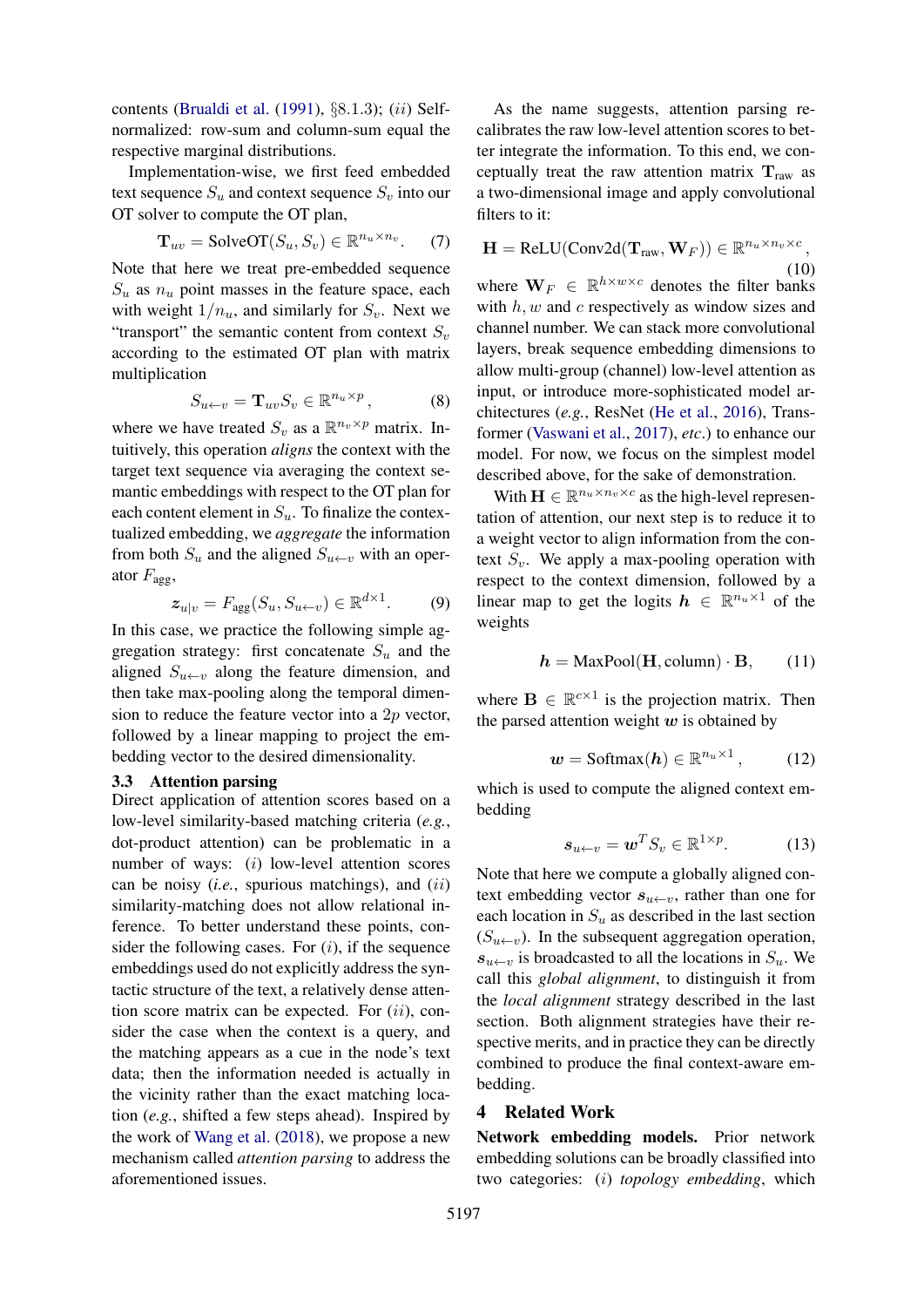only uses the link information; and (ii) *fused embedding*, which also exploits side information associated with the nodes. Methods from the first category focus on encoding high-order network interactions in a scalable fashion, such as LINE [\(Tang et al.,](#page-9-15) [2015\)](#page-9-15), DeepWalk [\(Perozzi et al.,](#page-8-0) [2014\)](#page-8-0). However, models based on topological embeddings alone often ignore rich heterogeneous information associated with the vertices. Therefore, the second type of model tries to incorporate text information to improve network embeddings. For instance, TADW [\(Yang et al.,](#page-9-3) [2015\)](#page-9-3), CENE [\(Sun et al.,](#page-9-4) [2016\)](#page-9-4), CANE [\(Tu et al.,](#page-9-6) [2017\)](#page-9-6), WANE [\(Shen et al.,](#page-9-7) [2018\)](#page-9-7), and DMTE [\(Zhang](#page-9-16) [et al.,](#page-9-16) [2018b\)](#page-9-16).

Optimal Transport in NLP. OT has found increasing application recently in NLP research. It has been successfully applied in many tasks, such as topic modeling [\(Kusner et al.,](#page-8-18) [2015\)](#page-8-18), text generation [\(Chen et al.,](#page-8-10) [2018\)](#page-8-10), sequence-to-sequence learning [\(Chen et al.,](#page-8-19) [2019\)](#page-8-19), and word-embedding alignment [\(Alvarez-Melis and Jaakkola,](#page-8-20) [2018\)](#page-8-20). Our model is fundamentally different from these existing OT-based NLP models in terms of how OT is used: these models all seek to minimize OT distance to match sequence distributions, while our model used the OT plan as an attention mechanism to integrate context-dependent information.

Attention models. Attention was originally proposed in QA systems [\(Weston et al.,](#page-9-17) [2015\)](#page-9-17) to overcome the limitations of the sequential computation associated with recurrent models [\(Hochreiter](#page-8-21) [et al.,](#page-8-21) [2001\)](#page-8-21). Recent developments, such as the Transformer model [\(Vaswani et al.,](#page-9-9) [2017\)](#page-9-9), have popularized attention as an integral part of compelling sequence models. While simple attention mechanisms can already improve model performance [\(Bahdanau et al.,](#page-8-22) [2015;](#page-8-22) [Luong et al.,](#page-8-23) [2015\)](#page-8-23), significant gains can be expected from more delicate designs [\(Yang et al.,](#page-9-18) [2016;](#page-9-18) [Li et al.,](#page-8-24) [2015\)](#page-8-24). Our treatment of attention is inspired by the LEAM model [\(Wang et al.,](#page-9-14) [2018\)](#page-9-14), which significantly improves mutual attention in a computationally efficient way.

#### 5 Experiments

#### 5.1 Experimental setup

Datasets and tasks. We consider three benchmark datasets: (i) *Cora*<sup>[2](#page-5-0)</sup>, a paper citation network with text information, built by [McCallum](#page-8-25)

<span id="page-5-2"></span>

|               | Cora  | Hepth | Zhihu  |
|---------------|-------|-------|--------|
| #vertices     | 2.227 | 1.038 | 10.000 |
| #edges        | 5.214 | 1.990 | 43.894 |
| #avg text len | 90    | 54    | 190    |
| #labels       |       | NΑ    | NΑ     |

Table 1: Dataset statistics.

[et al.](#page-8-25) [\(2000\)](#page-8-25). We prune the dataset so that it only has papers on the topic of machine learning.  $(ii)$ Hepth<sup>[3](#page-5-1)</sup>, a paper citation network from Arxiv on high energy physics theory, with paper abstracts as text information. (iii) *Zhihu*, a Q&A network dataset constructed by [\(Tu et al.,](#page-9-6) [2017\)](#page-9-6), which has 10,000 active users with text descriptions and their collaboration links. Summary statistics of these three datasets are summarized in Table [1.](#page-5-2) Preprocessing protocols from prior studies are used for data preparation [\(Shen et al.,](#page-9-7) [2018;](#page-9-7) [Zhang](#page-9-16) [et al.,](#page-9-16) [2018b;](#page-9-16) [Tu et al.,](#page-9-6) [2017\)](#page-9-6).

For quantitative evaluation, we tested our model on the following tasks: (a) *Link prediction*, where we deliberately mask out a portion of the edges to see if the embedding learned from the remaining edges can be used to accurately predict the missing edges. (b) *Multi-label node classification*, where we use the learned embedding to predict the labels associated with each node. Note that the label information is not used in our embedding. We also carried out ablation study to identify the gains. In addition to the quantitative results, we also visualized the embedding and the attention matrices to qualitatively verify our hypotheses.

Evaluation metrics. For the link prediction task, we adopt the area under the curve (AUC) score to evaluate the performance, AUC is employed to measure the probability that vertices in existing edges are more similar than those in the nonexistent edge. For each training ratio, the experiment is executed 10 times and the mean AUC scores are reported, where higher AUC indicates better performance. For multi-label classification, we evaluate the performance with Macro-F1 scores. The experiment for each training ratio is also executed 10 times and the average Macro-F1 scores are reported, where a higher value indicates better performance.

Baselines. To demonstrate the effectiveness of the proposed solutions, we evaluated our model along with the following strong baselines. (i) *Topology only embeddings*: MMB [\(Airoldi et al.,](#page-8-26)

<span id="page-5-0"></span><sup>2</sup>[https://people.cs.umass.edu/](#page-8-25) [˜mccallum/data.html](#page-8-25)

<span id="page-5-1"></span><sup>3</sup>[https://snap.stanford.edu/data/](https://snap.stanford.edu/data/cit-HepTh.html) [cit-HepTh.html](https://snap.stanford.edu/data/cit-HepTh.html)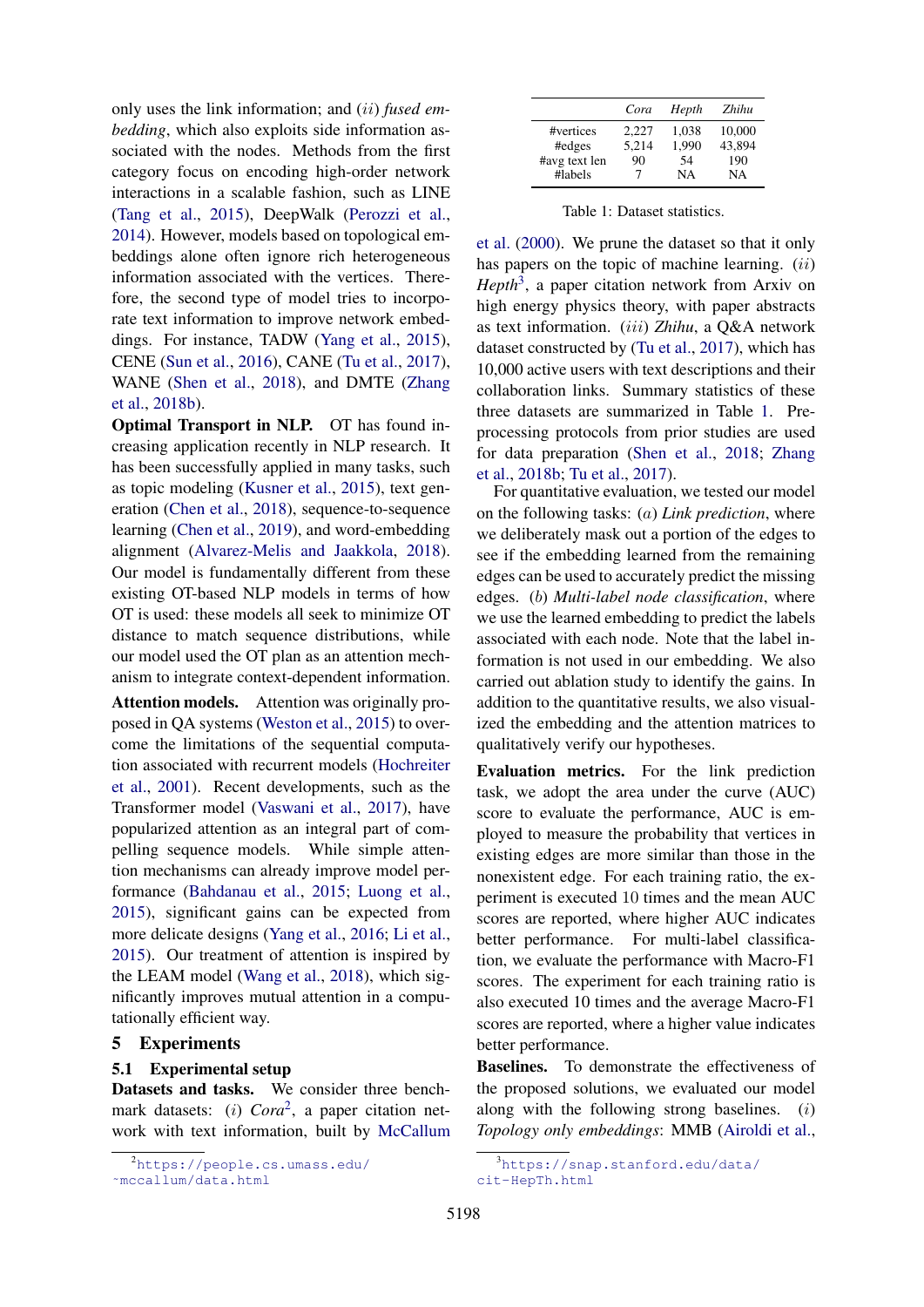<span id="page-6-0"></span>

|                          | Cora   |      |      |      | Hepth |           |           |           |           |           |
|--------------------------|--------|------|------|------|-------|-----------|-----------|-----------|-----------|-----------|
| % Training Edges         | $15\%$ | 35%  | 55%  | 75%  | 95%   | $15\%$    | 35%       | 55%       | 75%       | 95%       |
| <b>MMB</b>               | 54.7   | 59.5 | 64.9 | 71.1 | 75.9  | 54.6      | 57.3      | 66.2      | 73.6      | 80.3      |
| node2vec                 | 55.9   | 66.1 | 78.7 | 85.9 | 88.2  | 57.1      | 69.9      | 84.3      | 88.4      | 89.2      |
| <b>LINE</b>              | 55.0   | 66.4 | 77.6 | 85.6 | 89.3  | 53.7      | 66.5      | 78.5      | 87.5      | 87.6      |
| <b>DeepWalk</b>          | 56.0   | 70.2 | 80.1 | 85.3 | 90.3  | 55.2      | 70.0      | 81.3      | 87.6      | 88.0      |
| <b>Naive combination</b> | 72.7   | 84.9 | 88.7 | 92.4 | 94.0  | 78.7      | 84.7      | 88.7      | 92.1      | 92.7      |
| <b>TADW</b>              | 86.6   | 90.2 | 90.0 | 91.0 | 92.7  | 87.0      | 91.8      | 91.1      | 93.5      | 91.7      |
| <b>CENE</b>              | 72.1   | 84.6 | 89.4 | 93.9 | 95.5  | 86.2      | 89.8      | 92.3      | 93.2      | 93.2      |
| <b>CANE</b>              | 86.8   | 92.2 | 94.6 | 95.6 | 97.7  | 90.0      | 92.0      | 94.2      | 95.4      | 96.3      |
| <b>DMTE</b>              | 91.3   | 93.7 | 96.0 | 97.4 | 98.8  | <b>NA</b> | <b>NA</b> | <b>NA</b> | <b>NA</b> | <b>NA</b> |
| WANE                     | 91.7   | 94.1 | 96.2 | 97.5 | 99.1  | 92.3      | 95.7      | 97.5      | 97.7      | 98.7      |
| <b>GANE-OT</b>           | 92.0   | 95.7 | 97.3 | 98.6 | 99.2  | 93.4      | 97.0      | 97.9      | 98.2      | 98.8      |
| <b>GANE-AP</b>           | 94.0   | 97.2 | 98.0 | 98.8 | 99.3  | 93.8      | 97.3      | 98.1      | 98.4      | 98.9      |

Table 2: AUC scores for link prediction on the *Cora* and *Hepth* dataset.

<span id="page-6-1"></span>

| % Training Edges                 | 15%          | 25%          | $35\%$       | 45%          | 55%          | 65%          | 75%          | 85%          | 95%          |
|----------------------------------|--------------|--------------|--------------|--------------|--------------|--------------|--------------|--------------|--------------|
| <b>DeepWalk</b>                  | 56.6         | 58.1         | 60.1         | 60.0         | 61.8         | 61.9         | 63.3         | 63.7         | 67.8         |
| node2vec                         | 54.2         | 57.1         | 57.3         | 58.3         | 58.7         | 62.5         | 66.2         | 67.6         | 68.5         |
| <b>LINE</b>                      | 52.3         | 55.9         | 59.9         | 60.9         | 64.3         | 66.0         | 67.7         | 69.3         | 71.1         |
| <b>MMB</b>                       | 51.0         | 51.5         | 53.7         | 58.6         | 61.6         | 66.1         | 68.8         | 68.9         | 72.4         |
| <b>Naive combination</b>         | 55.1         | 56.7         | 58.9         | 62.6         | 64.4         | 68.7         | 68.9         | 69.0         | 71.5         |
| <b>TADW</b>                      | 52.3         | 54.2         | 55.6         | 57.3         | 60.8         | 62.4         | 65.2         | 63.8         | 69.0         |
| <b>CENE</b>                      | 56.2         | 57.4         | 60.3         | 63.0         | 66.3         | 66.0         | 70.2         | 69.8         | 73.8         |
| <b>CANE</b>                      | 56.8         | 59.3         | 62.9         | 64.5         | 68.9         | 70.4         | 71.4         | 73.6         | 75.4         |
| <b>DMTE</b>                      | 58.4         | 63.2         | 67.5         | 71.6         | 74.0         | 76.7         | 78.5         | 79.8         | 81.5         |
| WANE                             | 58.7         | 63.5         | 68.3         | 71.9         | 74.9         | 77.0         | 79.7         | 80.0         | 82.6         |
| <b>GANE-OT</b><br><b>GANE-AP</b> | 61.6<br>64.6 | 66.4<br>69.4 | 70.8<br>72.8 | 73.0<br>74.2 | 77.3<br>79.1 | 80.6<br>82.6 | 80.4<br>81.8 | 81.8<br>83.0 | 83.2<br>84.3 |

Table 3: AUC scores for link prediction on the *Zhihu* dataset.

[2008\)](#page-8-26), DeepWalk [\(Perozzi et al.,](#page-8-0) [2014\)](#page-8-0), LINE [\(Tang et al.,](#page-9-15) [2015\)](#page-9-15), Node2vec [\(Grover and](#page-8-27) [Leskovec,](#page-8-27) [2016\)](#page-8-27). (ii) *Joint embedding of topology & text*: Naive combination, TADW [\(Yang et al.,](#page-9-3) [2015\)](#page-9-3), CENE [\(Sun et al.,](#page-9-4) [2016\)](#page-9-4), CANE [\(Tu et al.,](#page-9-6) [2017\)](#page-9-6), WANE [\(Shen et al.,](#page-9-7) [2018\)](#page-9-7), DMTE [\(Zhang](#page-9-16) [et al.,](#page-9-16) [2018b\)](#page-9-16). A brief summary of these competing models is provided in the Supplementary Material (SM).

## 5.2 Results

We consider two variants of our model, denoted as GANE-OT and GANE-AP. GANE-OT employs the most basic OT-based attention model, specifically, global word-by-word alignment model; while GANE-AP additionally uses a one-layer convolutional neural network for the attention parsing. Detailed experimental setups are described in the SM.

Link prediction. Tables [2](#page-6-0) and [3](#page-6-1) summarize the results from the link-prediction experiments on all three datasets, where a different ratio of edges are used for training. Results from models other than GANE are collected from [Tu et al.](#page-9-6) [\(2017\)](#page-9-6), [Shen et al.](#page-9-7) [\(2018\)](#page-9-7) and [Zhang et al.](#page-9-16) [\(2018b\)](#page-9-16). We have also repeated these experiments on our own,

and the results are consistent with the ones reported. Note that [Zhang et al.](#page-9-16) [\(2018b\)](#page-9-16) did not report results on DMTE. Both GANE variants consistently outperform competing solutions. In the low-training-sample regime our solutions lead by a large margin, and the performance gap closes as the number of training samples increases. This indicates that our OT-based mutual attention framework can yield more informative textual representations than other methods. Note that GANE-AP delivers better results compared with GANE-OT, suggesting the attention parsing mechanism can further improve the low-level mutual attention matrix. More results on *Cora* and *Hepth* are provided in the SM.

Multi-label Node Classification. To further evaluate the effectiveness of our model, we consider multi-label vertex classification. Following the setup described in [\(Tu et al.,](#page-9-6) [2017\)](#page-9-6), we first computed all context-aware embeddings. Then we averaged over each node's context-aware embeddings with all other connected nodes, to obtain a global embedding for each node, *i.e.*,  $z_u$  = 1  $\frac{1}{d_u} \sum_{v} z_{u|v}$ , where  $d_u$  denotes the degree of node A linear SVM is employed, instead of a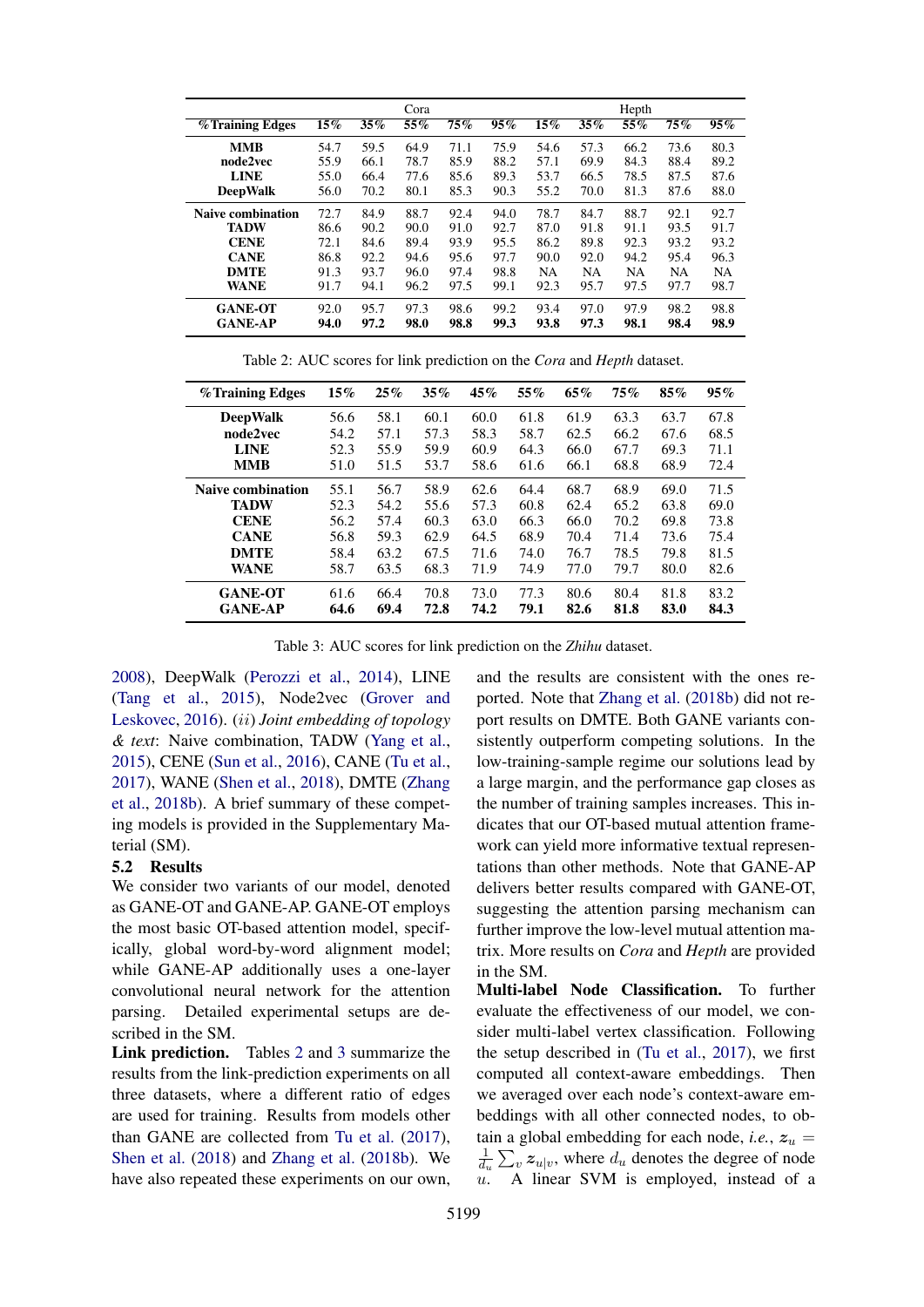<span id="page-7-0"></span>

| %training labels | 10%  | 30%  | 50%  | 70%  |
|------------------|------|------|------|------|
| <b>LINE</b>      | 53.9 | 56.7 | 58.8 | 60.1 |
| <b>TADW</b>      | 71.0 | 71.4 | 75.9 | 77.2 |
| <b>CANE</b>      | 81.6 | 82.8 | 85.2 | 86.3 |
| <b>DMTE</b>      | 81.8 | 83.9 | 86.3 | 87.9 |
| <b>WANE</b>      | 81.9 | 83.9 | 86.4 | 88.1 |
| <b>GANE-OT</b>   | 82.0 | 84.1 | 86.6 | 88.3 |
| <b>GANE-AP</b>   | 82.3 | 84.2 | 86.7 | 88.5 |

Table 4: Test Macro-F1 scores for multi-label node classification on *Cora*.

<span id="page-7-2"></span><span id="page-7-1"></span>

Figure 3: t-SNE visualization on Cora dataset.

sophisticated deep classifier, to predict the label attribute of a node. We randomly sample a portion of labeled vertices with embeddings  $(10\%, 30\%, 50\%, 70\%)$  to train the classifier, using the rest of the nodes to evaluate prediction accuracy. We compare our results with those from other state-of-the-art models in Table [4.](#page-7-0) The GANE models delivered better results compared with their counterparts, lending strong evidence that the OT attention and attention parsing mechanism promise to capture more meaningful representations.

Ablation study. We further explore the effect of n-gram length in our model (*i.e.*, the filter size for the covolutional layers used by the attention parsing module). In Figure [2](#page-7-1) we plot the AUC scores for link prediction on the Cora dataset against varying n-gram length. The performance peaked around length 20, then starts to drop, indicating a moderate attention span is more preferable. Similar results are observed on other datasets (results not shown). Experimental details on the ablation study can be found in the SM.

<span id="page-7-3"></span>

Figure 4: Mutual attention between two nodes in Cora. Left: WANE attention. Right: OT attention (ours).

## 5.3 Qualitative Analysis

Embedding visualization. We employed t-SNE [\(Maaten and Hinton,](#page-8-28) [2008\)](#page-8-28) to project the network embeddings for the *Cora* dataset in a twodimensional space using GANE-OT, with each node color coded according to its label. As shown in Figure [3,](#page-7-2) papers clustered together belong to the same category, with the clusters well-separated from each other in the network embedding space. Note that our network embeddings are trained without any label information. Together with the label classification results, this implies our model is capable of extracting meaningful information from both context and network topological.

Attention matrix comparison. To verify that our OT-based attention mechanism indeed produces sparse attention scores, we visualized the OT attention matrices and compared them with those simarlity-based attention matrices (*e.g.*, WANE). Figure [4](#page-7-3) plots one typical example. Our OT solver returns a sparse attention matrix, while dot-product-based WANE attention is effectively dense. This underscores the effectiveness of OTbased attention in terms of noise suppression.

## 6 Conclusion

We have proposed a novel and principled mutualattention framework based on optimal transport (OT). Compared with existing solutions, the attention mechanisms employed by our GANE model enjoys the following benefits: (*i*) it is naturally sparse and self-normalized, (*ii*) it is a global sequence matching scheme, and (*iii*) it can capture long-term interactions between two sentences. These claims are supported by experimental evidence from link prediction and multi-label vertex classification. Looking forward, our attention mechanism can also be applied to tasks such as relational networks [\(Santoro et al.,](#page-9-8) [2017\)](#page-9-8), natural language inference [\(MacCartney and Manning,](#page-8-3) [2009\)](#page-8-3), and QA systems [\(Zhou et al.,](#page-9-19) [2015\)](#page-9-19).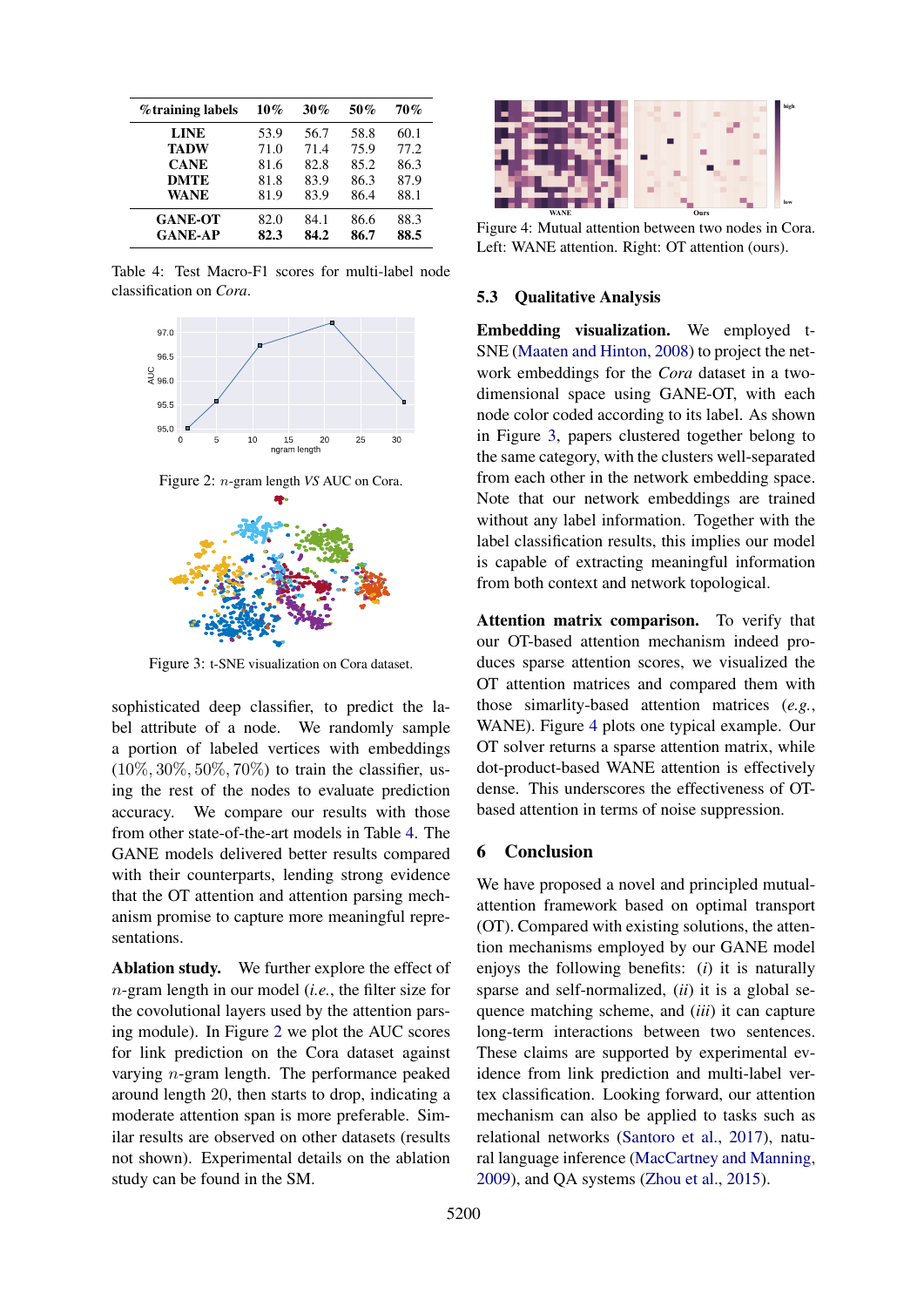#### Acknowledgments

This research was supported in part by DARPA, DOE, NIH, ONR and NSF.

#### References

- <span id="page-8-26"></span>Edoardo M Airoldi, David M Blei, Stephen E Fienberg, and Eric P Xing. 2008. Mixed membership stochastic blockmodels. *Journal of Machine Learning Research*, 9(Sep):1981–2014.
- <span id="page-8-12"></span>Mauricio A Alvarez, Lorenzo Rosasco, Neil D Lawrence, et al. 2012. Kernels for vector-valued functions: A review. *Foundations and Trends*( $\widehat{R}$ ) in *Machine Learning*, 4(3):195–266.
- <span id="page-8-20"></span>David Alvarez-Melis and Tommi S Jaakkola. 2018. Gromov-wasserstein alignment of word embedding spaces. *arXiv preprint arXiv:1809.00013*.
- <span id="page-8-22"></span>Dzmitry Bahdanau, Kyunghyun Cho, and Yoshua Bengio. 2015. Neural machine translation by jointly learning to align and translate. In *ICLR*.
- <span id="page-8-2"></span>David M Blei, Andrew Y Ng, and Michael I Jordan. 2003. Latent dirichlet allocation. *Journal of machine Learning research*, 3(Jan):993–1022.
- <span id="page-8-16"></span>Richard A Brualdi, Herbert J Ryser, et al. 1991. *Combinatorial matrix theory*, volume 39. Springer.
- <span id="page-8-10"></span>Liqun Chen, Shuyang Dai, Chenyang Tao, Dinghan Shen, Zhe Gan, Haichao Zhang, Yizhe Zhang, and Lawrence Carin. 2018. Adversarial text generation via feature-mover's distance. In *NIPS*.
- <span id="page-8-19"></span>Liqun Chen, Yizhe Zhang, Ruiyi Zhang, Chenyang Tao, Zhe Gan, Haichao Zhang, Bai Li, Dinghan Shen, Changyou Chen, and Lawrence Carin. 2019. Improving sequence-to-sequence learning via optimal transport. In *ICLR*.
- <span id="page-8-11"></span>Marco Cuturi. 2013. Sinkhorn distances: Lightspeed computation of optimal transport. In *NIPS*.
- <span id="page-8-15"></span>Yoav Goldberg and Omer Levy. 2014. word2vec explained: deriving mikolov et al.'s negativesampling word-embedding method. *arXiv preprint arXiv:1402.3722*.
- <span id="page-8-27"></span>Aditya Grover and Jure Leskovec. 2016. node2vec: Scalable feature learning for networks. In *KDD*.
- <span id="page-8-9"></span>Ishaan Gulrajani, Faruk Ahmed, Martin Arjovsky, Vincent Dumoulin, and Aaron C Courville. 2017. Improved training of Wasserstein GANs. In *NIPS*.
- <span id="page-8-6"></span>Han Guo, Ramakanth Pasunuru, and Mohit Bansal. 2018. Soft layer-specific multi-task summarization with entailment and question generation. In *ACL*.
- <span id="page-8-14"></span>Michael Gutmann and Aapo Hyvärinen. 2010. Noisecontrastive estimation: A new estimation principle for unnormalized statistical models. In *AISTATS*.
- <span id="page-8-17"></span>Kaiming He, Xiangyu Zhang, Shaoqing Ren, and Jian Sun. 2016. Deep residual learning for image recognition. In *CVPR*.
- <span id="page-8-21"></span>Sepp Hochreiter, Yoshua Bengio, Paolo Frasconi, Jürgen Schmidhuber, et al. 2001. Gradient flow in recurrent nets: the difficulty of learning long-term dependencies.
- <span id="page-8-18"></span>Matt Kusner, Yu Sun, Nicholas Kolkin, and Kilian Weinberger. 2015. From word embeddings to document distances. In *ICML*.
- <span id="page-8-1"></span>Tuan MV Le and Hady W Lauw. 2014. Probabilistic latent document network embedding. In *2014 IEEE International Conference on Data Mining*, pages 270–279. IEEE.
- <span id="page-8-24"></span>Jiwei Li, Minh-Thang Luong, and Dan Jurafsky. 2015. A hierarchical neural autoencoder for paragraphs and documents. In *ACL*.
- <span id="page-8-4"></span>Xiaodong Liu, Kevin Duh, and Jianfeng Gao. 2018. Stochastic answer networks for natural language inference. *arXiv preprint arXiv:1804.07888*.
- <span id="page-8-23"></span>Minh-Thang Luong, Hieu Pham, and Christopher D Manning. 2015. Effective approaches to attention-based neural machine translation. *arXiv:1508.04025*.
- <span id="page-8-28"></span>Laurens van der Maaten and Geoffrey Hinton. 2008. Visualizing data using t-sne. *Journal of machine learning research*, 9(Nov):2579–2605.
- <span id="page-8-3"></span>Bill MacCartney and Christopher D Manning. 2009. *Natural language inference*.
- <span id="page-8-5"></span>Prodromos Malakasiotis and Ion Androutsopoulos. 2007. Learning textual entailment using svms and string similarity measures. In *Proceedings of the ACL-PASCAL Workshop on Textual Entailment and Paraphrasing*, pages 42–47.
- <span id="page-8-7"></span>Andre Martins and Ramon Astudillo. 2016. From softmax to sparsemax: A sparse model of attention and multi-label classification. In *ICML*.
- <span id="page-8-25"></span>Andrew Kachites McCallum, Kamal Nigam, Jason Rennie, and Kristie Seymore. 2000. Automating the construction of internet portals with machine learning. *Information Retrieval*, 3(2):127–163.
- <span id="page-8-13"></span>Tomas Mikolov, Ilya Sutskever, Kai Chen, Greg S Corrado, and Jeff Dean. 2013. Distributed representations of words and phrases and their compositionality. In *NIPS*.
- <span id="page-8-8"></span>Vlad Niculae and Mathieu Blondel. 2017. A regularized framework for sparse and structured neural attention. In *NIPS*.
- <span id="page-8-0"></span>Bryan Perozzi, Rami Al-Rfou, and Steven Skiena. 2014. Deepwalk: Online learning of social representations. In *KDD*.